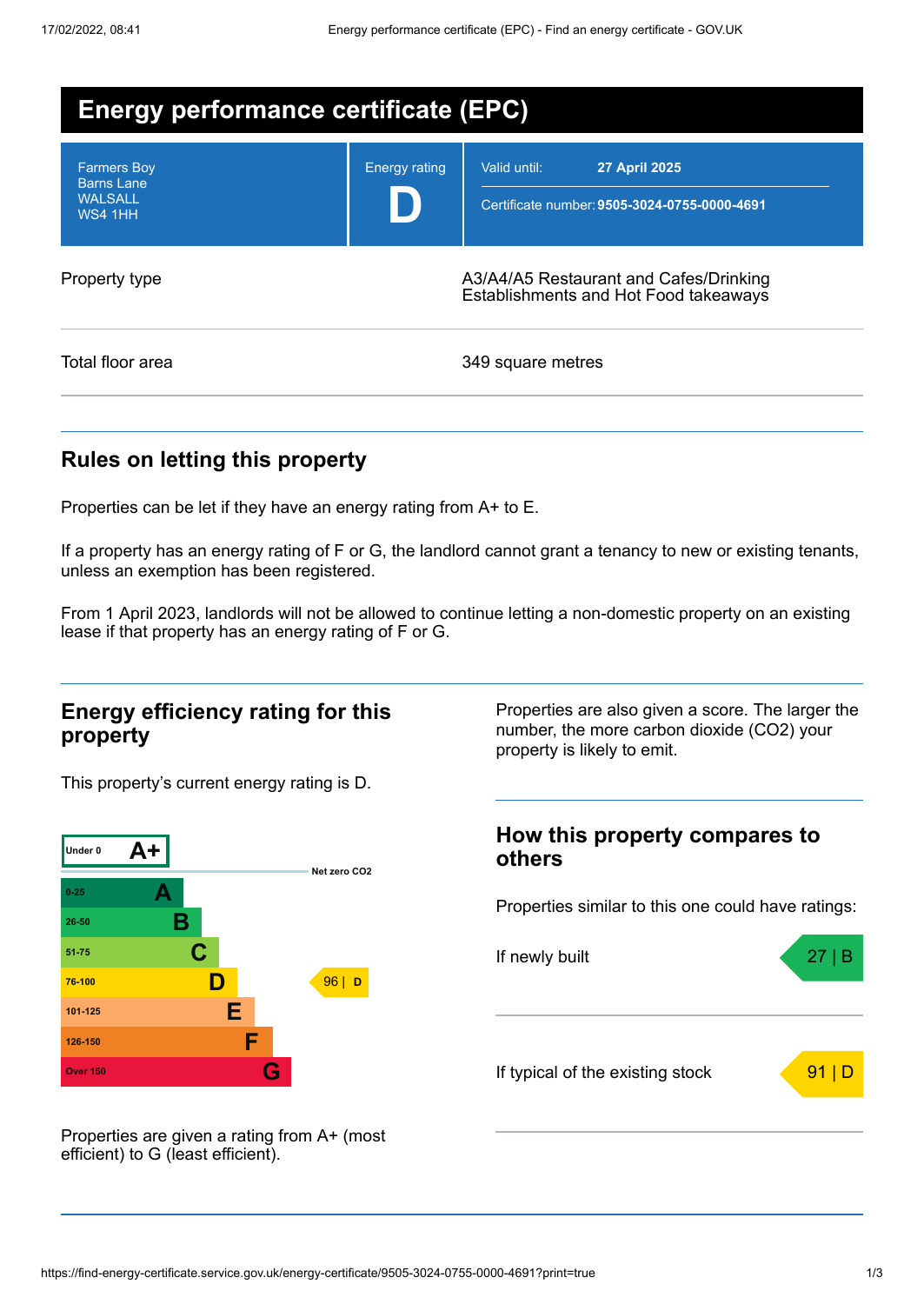# **Breakdown of this property's energy performance**

| Main heating fuel                          | Natural Gas                            |
|--------------------------------------------|----------------------------------------|
| <b>Building environment</b>                | <b>Heating and Natural Ventilation</b> |
| Assessment level                           | 3                                      |
| Building emission rate (kgCO2/m2 per year) | 191.61                                 |
|                                            |                                        |

# **Recommendation report**

Guidance on improving the energy performance of this property can be found in the recommendation report (/energy-certificate/0450-0045-0759-5294-6002).